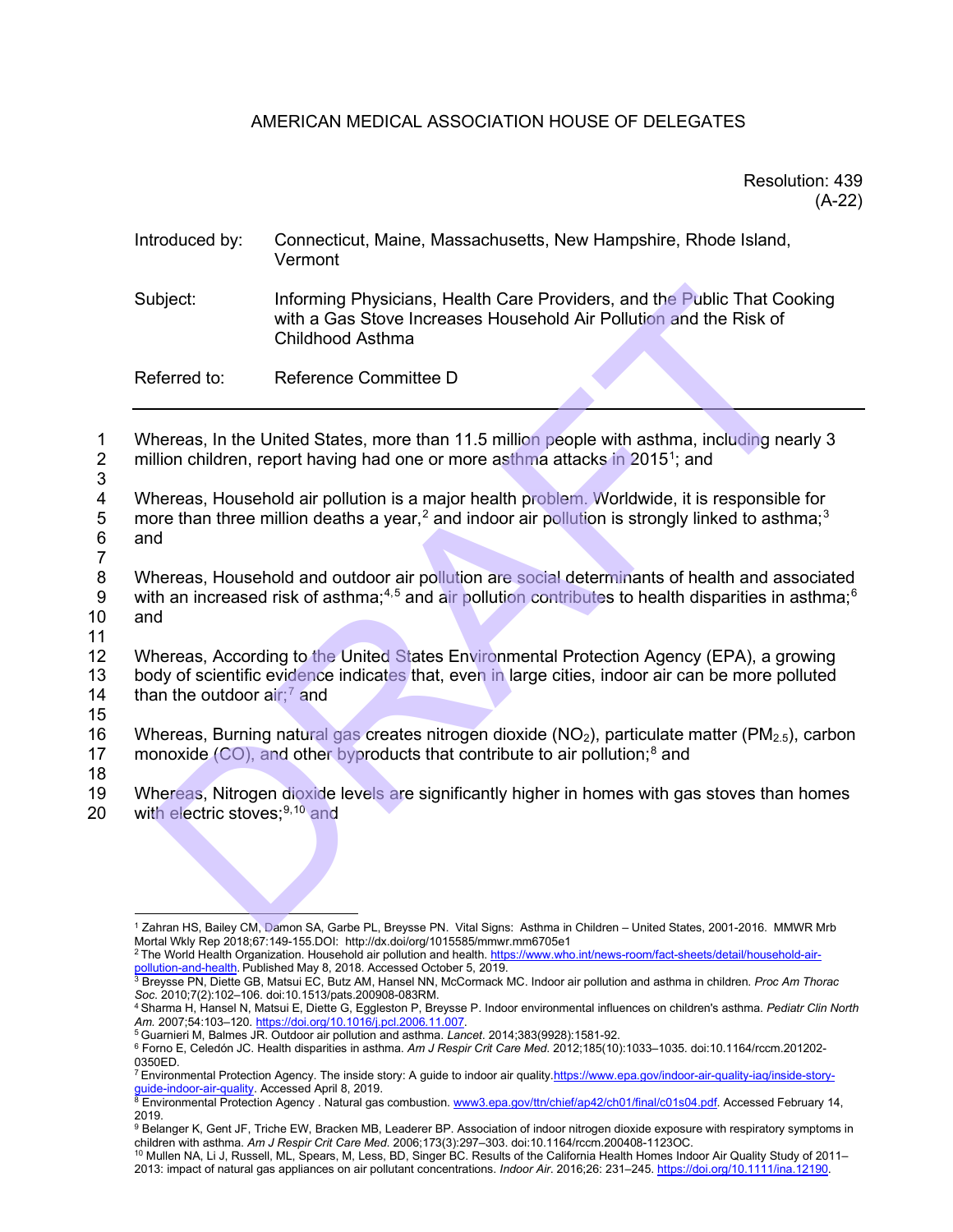- 1 Whereas, In a simulation of homes where gas cooking stoves are used without exhaust 2 ventilation hoods, indoor NO<sub>2</sub> levels exceed outdoor air quality standards in 41%–70% o
- 2 ventilation hoods, indoor  $NO<sub>2</sub>$  levels exceed outdoor air quality standards in 41%–70% of homes:<sup>11</sup> and homes: $11$  and
- 
- 4<br>5 5 Whereas, The burning of natural gas in stoves releases nitrogen oxides ( $NO_x$ ) into indoor air 6 and is an important source of household air pollution in the United States;<sup>12</sup> and and is an important source of household air pollution in the United States;<sup>[12](#page-1-1)</sup> and
- $\frac{7}{8}$

Whereas, According to the EPA, "Breathing air with a high concentration of  $NO<sub>2</sub>$  can irritate 9 airways in the human respiratory system. Such exposures over short periods can aggravate 10 respiratory diseases, particularly asthma, leading to respiratory symptoms (such as coughing, 11 wheezing or difficulty breathing), hospital admissions and visits to emergency rooms. Longer<br>12 exposures to elevated concentrations of NO<sub>2</sub> may contribute to the development of asthma are exposures to elevated concentrations of  $NO<sub>2</sub>$  may contribute to the development of asthma and 13 potentially increase susceptibility to respiratory infections. People with asthma, as well as 14 children and the elderly are generally at greater risk for the health effects of  $NO<sub>2</sub>$ ";<sup>13</sup> and meters, ACColoning to the EF-A, breadium at with a ringin coluctination of two scalin first and the experiently diseases, particularly asthma, leading to respiratory symptoms (such energy and the meaning propriation experi

- 15
- 16 Whereas, The World Health Organization recognized the associations between cooking with 17 gas stoves, indoor  $NO<sub>2</sub>$  levels, and asthma in their 2010 guidelines for indoor air quality;<sup>[14](#page-1-3)</sup> and 18
- 19 Whereas, Children living in a home with a gas cooking stove have a 42% increased risk of 20 current asthma and a 24% increased lifetime risk of asthma according to a meta-analysis;<sup>[15](#page-1-4)</sup> and
- $\frac{21}{22}$ Whereas, A year-long, prospective study of  $NO<sub>2</sub>$  exposure in 1,342 children with active asthma 23 in Massachusetts and Connecticut found a dose-response relationship between the amount of 24  $NO<sub>2</sub>$  exposure and risk of asthma severity. Every five-fold increase in  $NO<sub>2</sub>$  exposure above 6 25 parts per billion (ppb) was associated with a dose-dependent increase in the risk of asthma 26 severity, wheeze, and rescue medication use;  $16$  and
- 27 Whereas, About one-third of households in the United States cook with gas stoves;<sup>17</sup> and
- 28

Whereas, In homes with gas cooking stoves, children whose parents reported never using

30 exhaust fans, or who did not have them available had lower lung function and higher adjusted 31 odds of asthma 1.56 (1.03, 2.32), wheeze, 1.66 (1.16, 2.38), and bronchitis 1.66 (1.05–2.70)

32 compared to children in homes where parents reported using exhaust fans:  $18$  and

33

34 Whereas, In a randomized study comparing replacing gas stoves with electric stoves, using a

35 free-standing high efficiency particulate air (HEPA) filters and installing above-stove hoods with 36 exhaust fans were effective in reducing  $NO<sub>2</sub>$  levels;<sup>19</sup> and

<span id="page-1-1"></span>[https://www.epa.gov/indoor-air-quality-iaq/nitrogen-dioxides-impact-indoor-air-quality.](https://www.epa.gov/indoor-air-quality-iaq/nitrogen-dioxides-impact-indoor-air-quality) Accessed October 12, 2019.

- <sup>13</sup> Environmental Protection Agency. Nitrogen dioxide (NO<sub>2</sub>) pollution[. https://www.epa.gov/no2-pollution/basic-information-about-no2.](https://www.epa.gov/no2-pollution/basic-information-about-no2)
- 

<span id="page-1-0"></span><sup>11</sup> Logue JM, Klepeis NE, Lobscheid AB, Singer BC. Pollutant exposures from natural gas cooking burners: A simulation-based assessment for Southern California. *Environ Health Perspect*. 2014;122:43–50[. https://dx.doi.org/10.1289/ehp.1306673.](https://dx.doi.org/10.1289/ehp.1306673) 12 Environmental Protection Agency. Nitrogen dioxide's impact on indoor air quality.

<span id="page-1-3"></span><span id="page-1-2"></span>Accessed April 8, 2019.<br><sup>14</sup> Jarvis DJ, Adamkiewicz G, Heroux ME, et al. Nitrogen dioxide. WHO Guidelines for Indoor Air Quality: Selected Pollutants. Geneva: World Health Organization; 2010. https://www.ncbi.nlm.nih.gov/books/NBK138707/.<br><sup>15</sup> Lin W, Brunekreef B, Gehring, U. Meta-analysis of the effects of indoor nitrogen dioxide and gas cooking on asthma and wheeze in

<span id="page-1-4"></span>children. *Int J Epidemiol*. 2013;42:1724–1737. doi:10.1093/ije/dyt150.

<span id="page-1-5"></span><sup>&</sup>lt;sup>16</sup> Belanger K, Holford TR, Gent JF, Hill ME, Kezik JM, Leaderer BP. Household levels of nitrogen dioxide and pediatric asthma severity. *Epidemiology.* 2013;24(2):320–330. doi:10.1097/EDE.0b013e318280e2ac.

<span id="page-1-6"></span><sup>&</sup>lt;sup>17</sup> US Department of Housing and Urban Development and US Census Bureau, American Housing Survey for the United States. <u>www.census.gov/prod/2011pubs/h150-09.pdf</u>. Published 2009. Accessed February 13, 2019.<br><sup>18</sup> Kile ML, Coker ES, Smit E, Sudakin D, Molitor J, Harding AK. A cross-sectional study of the association between ventilation of ga

<span id="page-1-8"></span><span id="page-1-7"></span>and chronic respiratory illness in U.S. children enrolled in NHANESIII. *Environ. Health*. 2014;13:71. doi:10.1186/1476-069X-13-71. <sup>19</sup> Paulin LM, Diette GB, Scott M, McCormack MC, Matsui EC, Curtin-Brosnan J, Williams DL, Kidd-Taylor A, Shea M, Breysse P, Hanse NN. Home interventions are effective at decreasing indoor nitrogen dioxide concentrations. *Indoor Air*. 2014;24:416–424. do[i:10.1111/ina.12085](https://doi.org/10.1111/ina.12085)